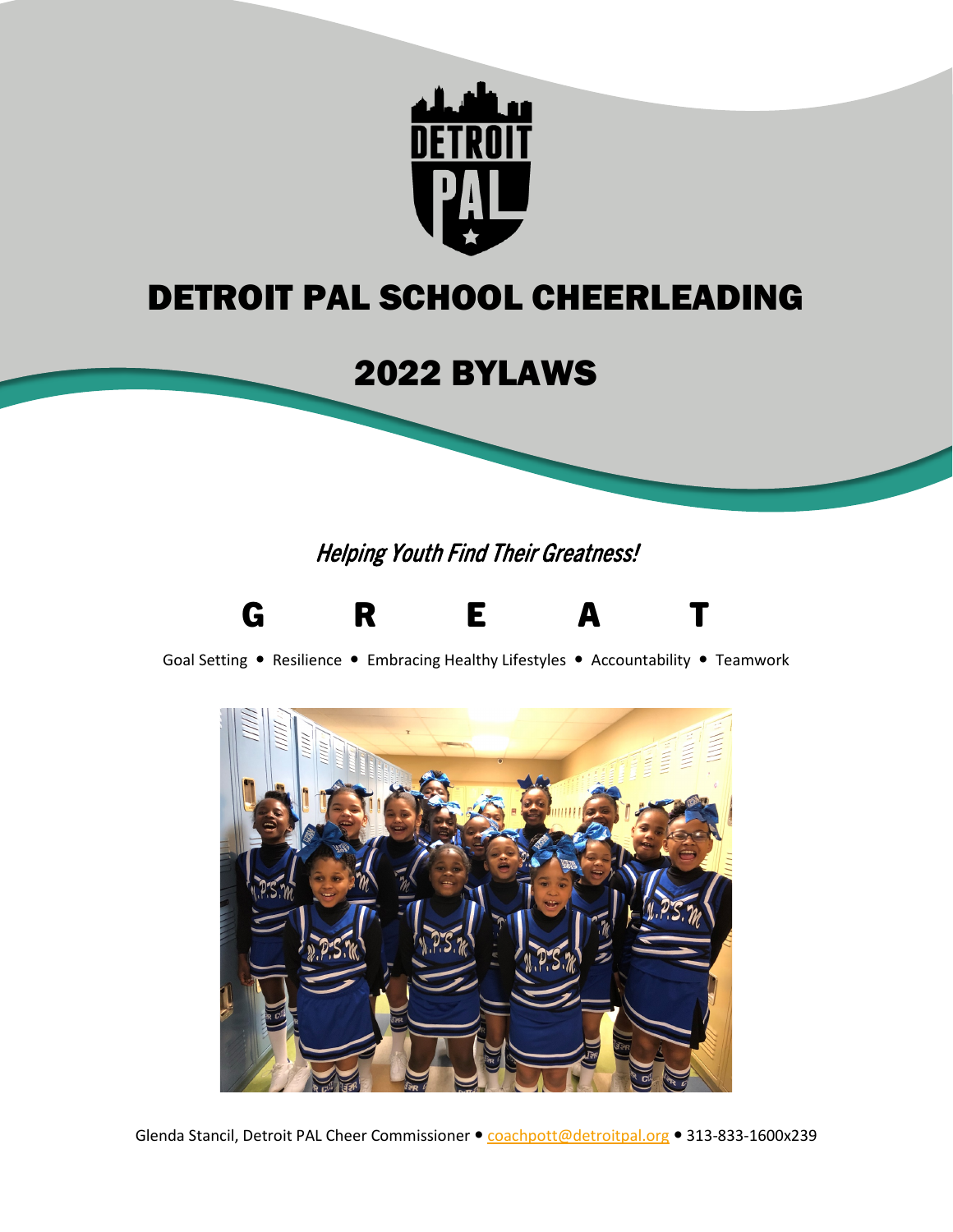# ARTICLE I: LEAGUE ADMINISTRATIVE RULES

# I. REQUIREMENTS FOR PARTICIPATION

It is the responsibility of the school's coaching staff to ensure that each parent(s) registers their Detroit PAL participant on Sports Sign Up at [http://detroitpal.website.sportssignup.com/.](http://detroitpal.website.sportssignup.com/)

# \*Athletes may not participate unless registered in Sports Sign Up & may not cheer at any Detroit PAL school/rec. basketball game\*

Each school must pay the \$100 school registration fee + \$20 per participant fee. This payment will include the clinic, school cheer competition, and Detroit PAL insurance.

PARTICIPANTS WITH SPECIAL NEEDS:

In the case of participants with special needs, the Program Supervisor and the CEO of Detroit PAL with advisement of proper medical personnel reserve the right to determine eligibility in the program.

# II. SCHOOL AND TEAM STRUCTURE

Each Cheerleading team that places teams in the Detroit PAL Cheerleading Program may have up to six teams, as follows:

- Motor  $(5<sup>th</sup>$  Grade & Under)
- Junior Varsity (JV) ( $6<sup>th</sup>$  Grade & Under)
- Varsity ( $8<sup>th</sup>$  Grade & Under)

# III. COORDINATOR/COACH REQUIREMENTS

Coaches must sign up to coach on Sport Sign Up at<http://detroitpal.website.sportssignup.com/>

Coaching staff are required to attend all training sessions as deemed necessary by Detroit PAL. Required training must be completed by the first game of the basketball regular season. All Head Coaches, Assistant Coaches, Jr. Coaches and all volunteer staff are required to attend the Coaches Clinic, and IMPACT Training (Levels 1-3) (as deemed appropriate by Detroit PAL) annually. Register for IMPACT Training a[t https://www.tfaforms.com/4651395.](https://www.tfaforms.com/4651395) After Level 3 of IMPACT Training is completed, volunteers must complete the Continuing Coaches Form a[t https://www.tfaforms.com/4651395.](https://www.tfaforms.com/4651395)

Each school must submit a participant roster with each participant's full name and date of birth including coaches' full name, email address, and phone number.

# Junior Coach Requirements:

- Demonstrate cheerleading skills and techniques
- Must be under adult supervision at all times while coaching (Junior coaches cannot be left alone while coaching any team at practice of Detroit PAL League games)
- Must go to greetings and half times with a Head Coach, Asst. Coach, (Junior Coaches cannot take any team to greetings or halftime alone)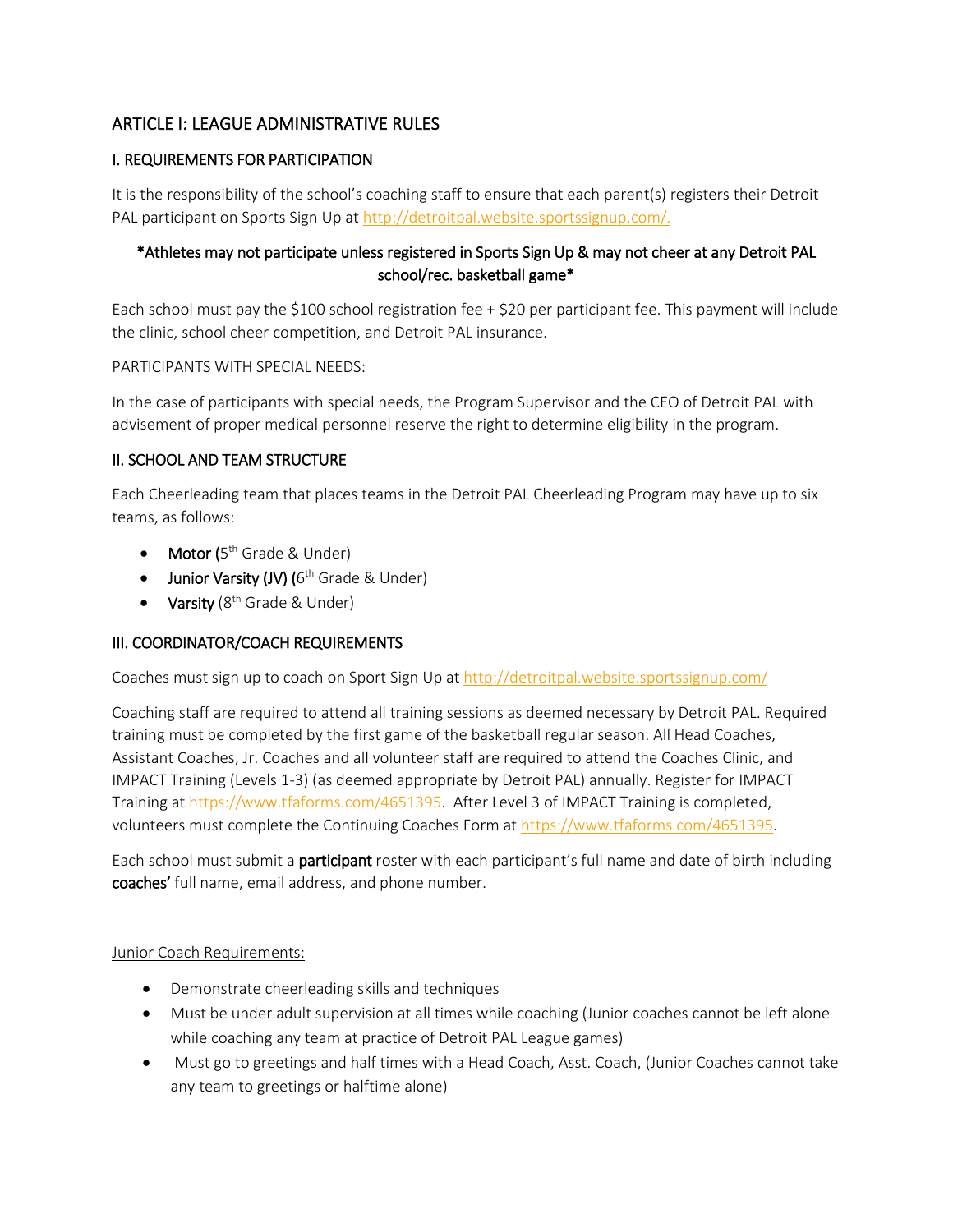- Do not discipline athletes (push-ups, assign laps to run, v-ups, etc.)
- Do not release athletes from their line or spot (i.e.  $-$  "Go to the back", "I'm moving your spot" or "Go Home")
- Must attend Impact Training and attend Coaches' Clinic.
- Must wear the required clothing
	- o No bra straps/undergarments showing o No cut or mangled t-shirts
	- o Must wear gym shoes 6
	- o Toes cannot be out while coaching
	- o Must wear a badge on the field and to games

# IV. HANDLING AND SUBMITTING INSURANCE CLAIMS FOR INJURIES SUSTAINED BY A PARTICIPANT

The special risk accident policy currently held by Detroit PAL will pay benefits subject to the policy terms and conditions, in the event a properly-registered participant is injured while participating in a Detroit PAL sponsored event. This policy is not intended to replace any insurance currently held by a participant or her parents. The following procedures must be adhered to when submitting claims for injuries sustained by Detroit PAL members.

# Participant Injury Procedures

A. In the event of an injury to a program participant, volunteer, or spectator during a Detroit PAL sanctioned event, the following procedure should be followed:

- Emergency life-saving procedures should be commenced immediately, if necessary, by certified personnel;
- Emergency Medical Services should be contacted, if appropriate;
- The coach/or a Detroit PAL official should be notified immediately, who will make a determination as to whether the event should be discontinued or resumed after the injured party has received all available and appropriate medical attention.
- An Incident Report Form must be filled out by the coach or Detroit PAL official and a copy turned into Detroit PAL. Each school must have blank Incident Report forms on site during all team practices, games, sanctioned events, etc.

# B. Insurance Claims for Injuries

- The special risk accident policy currently held by each organization will pay benefits subject to the policy terms and conditions, in the event a properly registered participant is injured while participating in a Detroit PAL sponsored event. This policy is not intended to replace any insurance currently held by a participant or his or her parents.
- The coach will complete the incident report (front). If the policy provides accident medical coverage and the injured party was an event participant, the form should be given to the participant or parent to complete the participant accident medical insurance claim form (Part II).
- The participant or participant's parents/guardian will complete the form, detach it from the instruction page, and forward it K&K Insurance Group, Inc.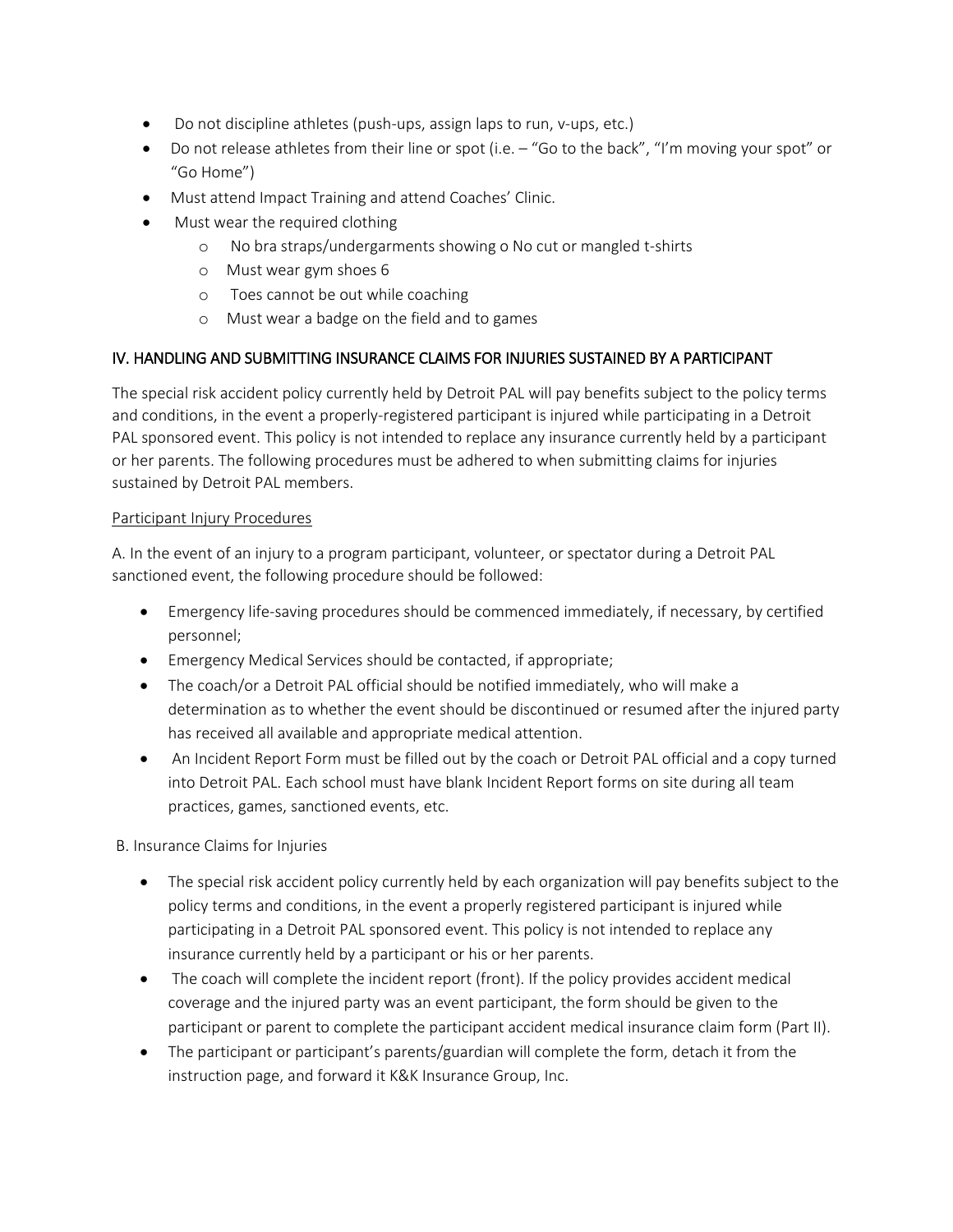• If Claim involves injury to spectator or property damage, only the incident report need be completed. K&K Insurance Group, Inc. Claims Department, P.O. Box 2338, Fort Wayne, IN 46801-2338, (800) 237-2917

# V. DEMONSTRATIONS

Under no circumstances will an organization encourage picketing/demonstrating inside or around the Detroit PAL offices or a Detroit PAL sanctioned event.

# VI. SIDELINE RULES

#### STUNTING IS PROHIBITED

PAL will provide future camps and clinics which will include stunting and certification.

All participants and coaches must be registered through Sports Sign Up to be on the sidelines

Coaches must have a badge to be on the sidelines

10 cheerleaders on the sidelines

16 max (8 on each side of the basket)

- Do NOT cheer directly underneath the basketball rim
- Please move immediately if the Referee is coming towards your athletes
- Do not kick the basketball when it goes out of bounds

Visitors go first for halftime

• 2 minutes per team

Cheerleaders do not shake hands in the boys' line after the game

Cheerleaders shake hands on the sidelines in a line next to players

# Always practice great spirit and sportsmanship

# VII. COMPETITION FORMAT

FIRST ROUND: The first round is considered the open round. Time will start from the first word or beginning of motion. The time limit is two (2) minutes and time infractions will be imposed as follows:

- 5-point deduction for 1-5 seconds over; and
- 10-point deduction for six (6) or more seconds over

Crowd participation (Crowd Lines) is permitted and is encouraged.

When a squad takes the knee position in a cheer they must hand brace, walk down, or sit down. Please review section on competition rule regarding drops. Violations of this rule will result in a 10-point deduction for that round.